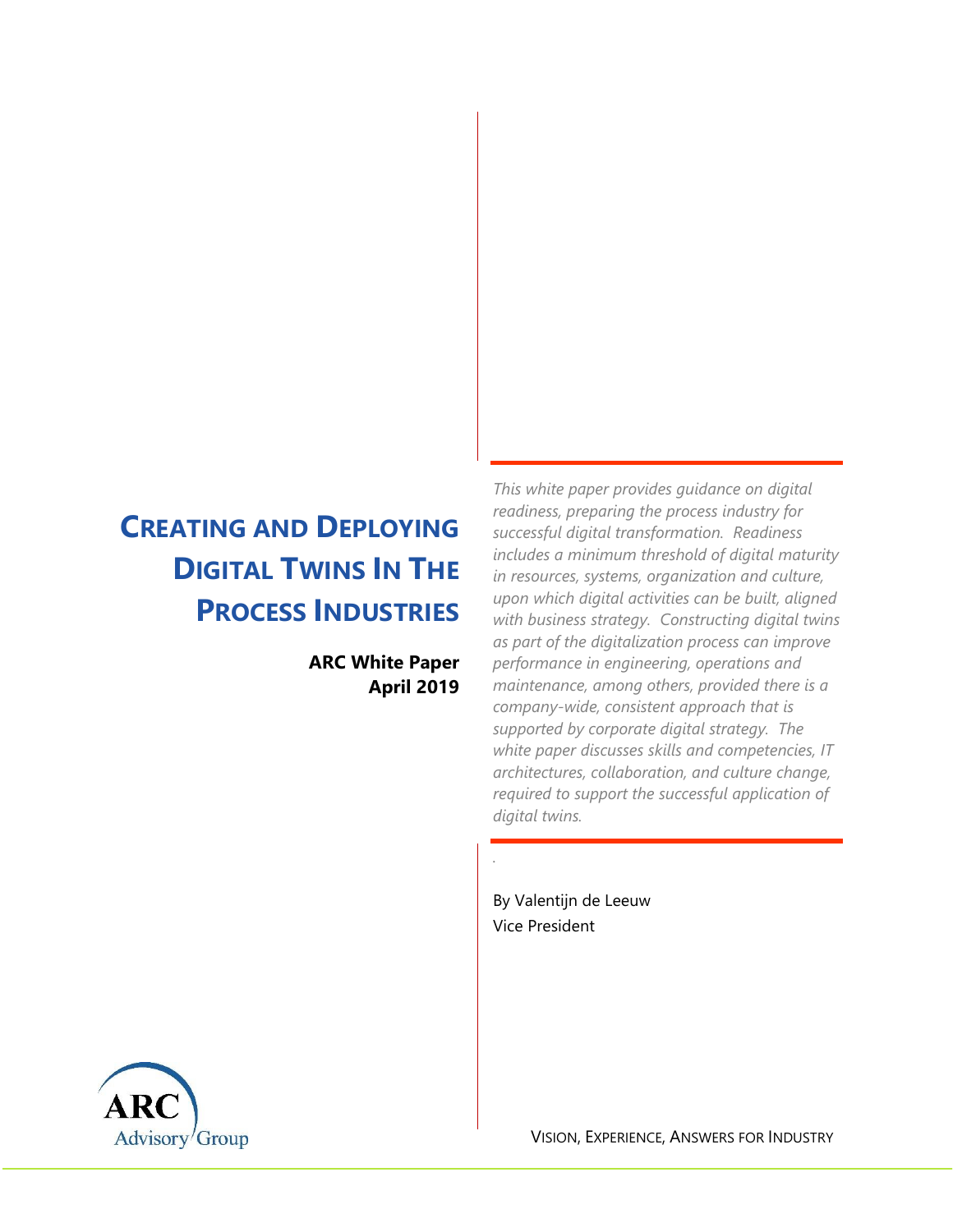## **CONTENTS**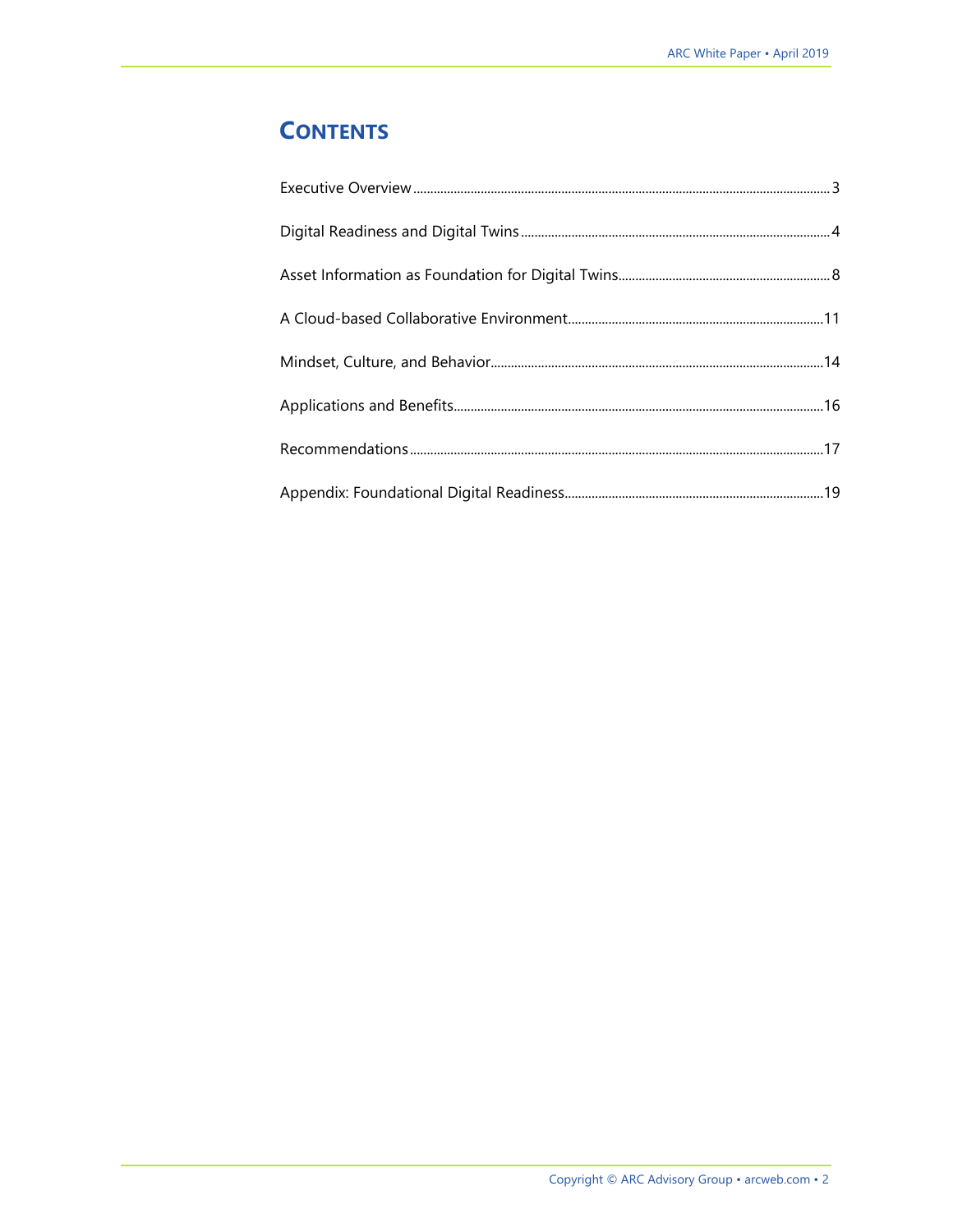### <span id="page-2-0"></span>**Executive Overview**

A digital twin is a representation of a physical asset that has a level of completeness and accuracy and includes context information that allows the user to understand its behavior and performance. We differentiate project digital twins used in engineering and construction, and performance digital twins used in operations and maintenance.

The basis for a digital twin is accurate, up-to-date and accessible asset information. Properly managed and deployed, the digital twin changes over the asset lifecycle time line to reflect the asset changes such that the user can see crucial information about how the physical asset is or was performing in the real world. On top of this basic digital twin, more sophisticated aspects of

*This white paper provides guidance on digital readiness, preparing the process industry for successful digital transformation. Readiness includes a minimum threshold of digital maturity in resources, systems, organization and culture, upon which digital activities can be built, aligned with business strategy. Constructing digital twins as part of digitalization can improve performance in engineering, operations and maintenance, among others, provided there is a company-wide, consistent approach that is supported by corporate digital strategy. The paper discusses skills and competencies, IT architectures, collaboration and culture change, required to support the successful application of digital twins.*

 $\overline{a}$ 

the twin can be constructed, such as engineering calculations, process simulation, 3D models, construction modeling, and immersive simulation. The different aspects of the digital twin are highly interdependent and their accuracy and currency impact on each other's performance and thereby project or plant performance. Therefore, data integrity and quality of data making up the digital twin must be managed efficiently through data governance1.

In our view, an organization is digitally ready when it has reached a minimum threshold of digital maturity in resources,

systems, organization and culture that are required to achieve success through digital transformation. The organization can leverage this digital foundation to build digital infrastructure and activities to reach the levels of digital maturity required to execute its strategy efficiently; and maximize the performance of the organization by supporting digital or traditional activities. Every organization should determine which level of digital maturity and digital performance is optimal for its situation.

<sup>&</sup>lt;sup>1</sup> DiStefano, R.S. and S.J. Thomas, "Asset Data Integrity Is Serious Business," Industrial Press, 2010.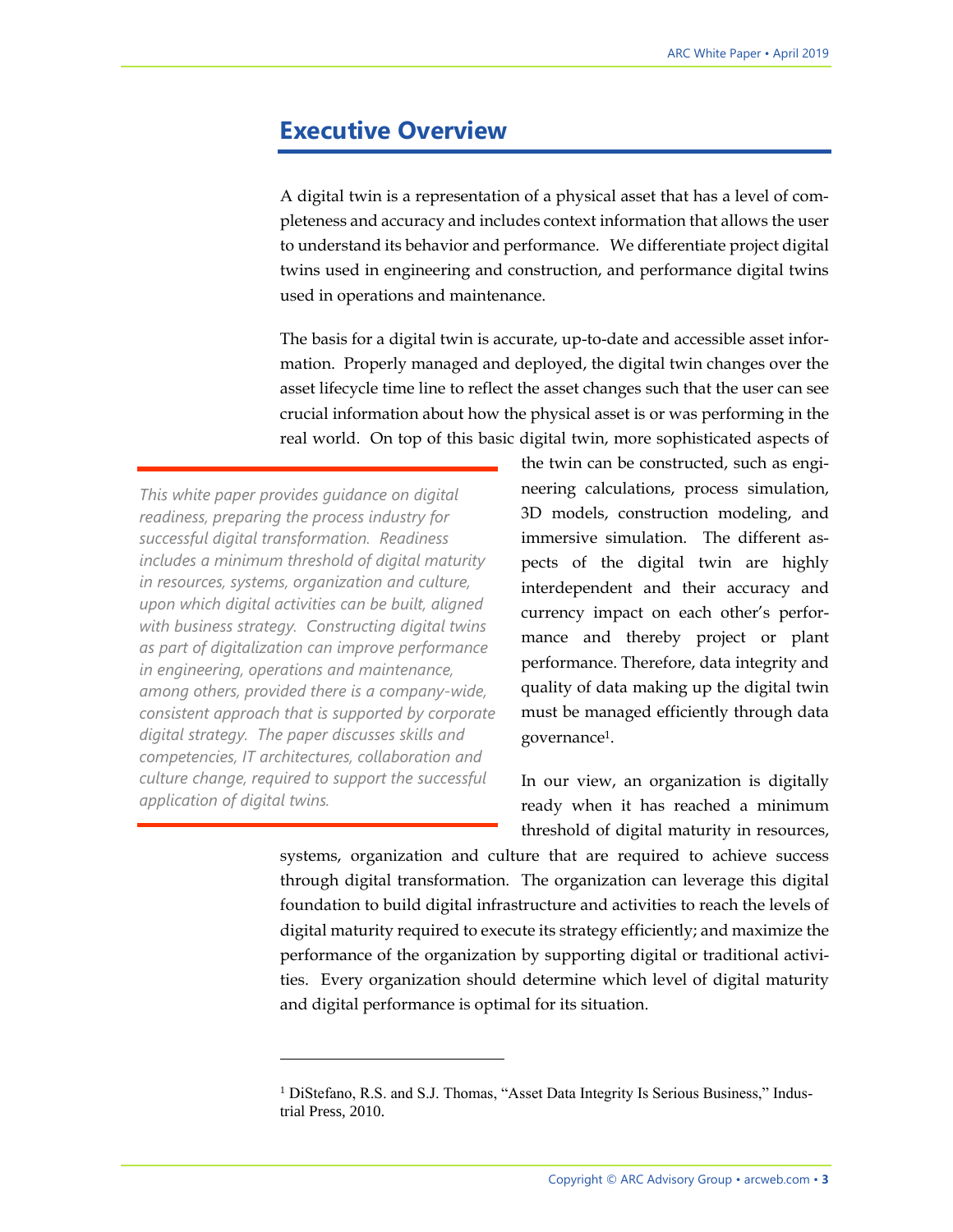The white paper discusses minimum threshold digital maturity, how digital twins can be built based on asset information, and how they must be maintained and kept consistent. As collaboration in company networks and value chain ecosystems gain importance in the digital era, an effective IT architecture facilitating collaboration and data federation (rather than replication), are open connected data environments. The white paper describes what culture is, and how it can enable or destroy digital transformation. We suggest starting points in changing culture, mindset, and behavior. The white paper discusses skills and competencies required to create, deploy, and maintain a system of digital twins; and concludes with possible applications and expected benefits of using digital twins, which include:

- Improved operational and asset performance
- Improved engineering and maintenance efficiency
- Increased quality time for engineering and less time spent on data and IT tasks
- Reduced downtime, less equipment damage, and most likely a reduction in information-related incidents and accidents
- <span id="page-3-0"></span>Reduced operational and IT risks

### **Digital Readiness and Digital Twins**

Before diving into Digital Twins, it is useful to consider how Digital Twins fit into a company's digital strategy. Strategy should define the level of digital maturity necessary to execute the company's general strategy. Digital strategy must therefore be a subset of general strategy. Therefore, digital

*Skills are abilities and competencies are a set of behaviors motivated by an intent and selected to optimally fit a situation. Skills can be technical abilities, whereas a competency can be the way these are applied to reach an optimum result<sup>2</sup> .* 

 $\overline{a}$ 

strategy should focus on creating value for the business and not be restricted to technology implementation or use.

A digital foundation is needed to build digital activities upon to support digital and traditional activities. Together these are called digital transformation. This foundation or digital threshold maturity may have

been underestimated by companies. The foundation includes:

• Digital competencies of employees.

<sup>&</sup>lt;sup>2</sup> Boyatzis, R.E., "Competencies as a behavioral approach to emotional intelligence", J. Management Development, 28 (9), pp. 749-770, 2009.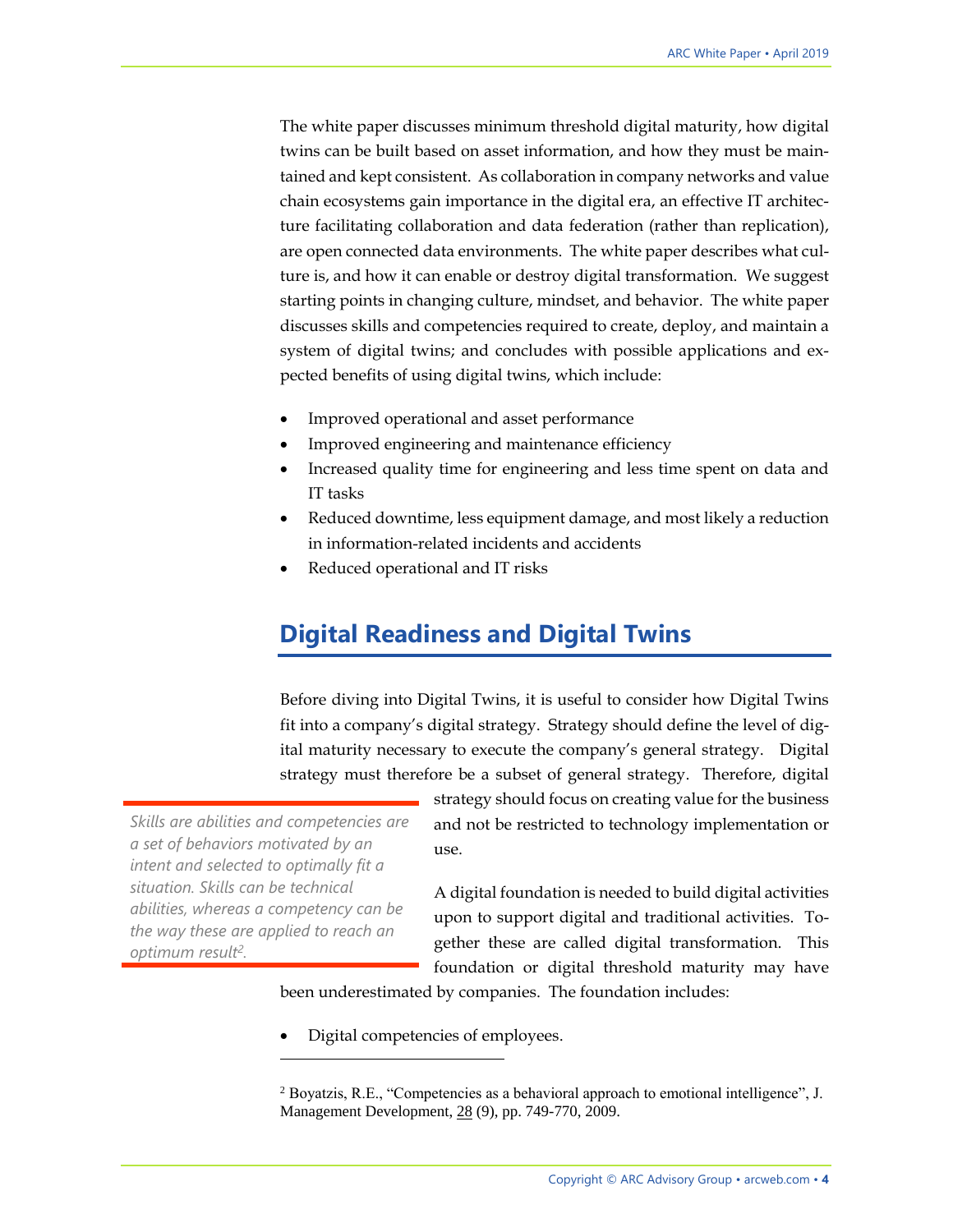- Digital information provided by assets in research, development, production, and supply chain, by ecosystem partners and by smart products in use.
- Information systems provide sufficient quality and quantity of information required to make decisions in all functional areas, that is, provide sufficient vertical and horizontal integration. These systems should support the organization and the processes to analyze information locally or centrally and visualize relevant, contextualized, and role-based information to those who need to use it.
- In terms of organization and management, the agility and flexibility required by global and transparent supply chains requires flexible ecosystems, both inside the enterprise and in its supply chain network.
- Agile, flexible ecosystems can only be effective with less emphasis on hierarchy and more on processes, and rules, performance goals and autonomy, decision latitude and limits, and responsibility of employees in those ecosystems. The cost of centralized decision-making and optimization is justified where global synergies can be obtained, but the cost effectiveness and speed of local decision making is preferred in other cases.
- Culture is a key ingredient of Industry 4.0 or Smart Manufacturing. Collaboration and open communication used to be an advantage, but they are becoming key requirements. These patterns of behavior are built on trust, group identity and group efficacy, requiring modern people management approaches.
- Employees must be willing to review and adapt their behavior in response to a changing environment. They may have to adjust their skills and competencies in domains they could not anticipate in the past and this may be at odds with their professional identity. Willingness to change cannot be imposed, but must be coached, which defines a management capability for digitally transforming companies.
- Employees must be willing to be guided by data and fact-based systems, which requires tribal knowledge to be examined and transformed into observation-based standards. For acceptance and optimal usage, employees need to understand how systems generate recommendations and give them the opportunity to enrich and improve them.

We discussed the elements of digital readiness starting with technical aspects and ending with human and cultural aspects. A roadmap for implementation should follow a reverse order, to prepare the organization to implement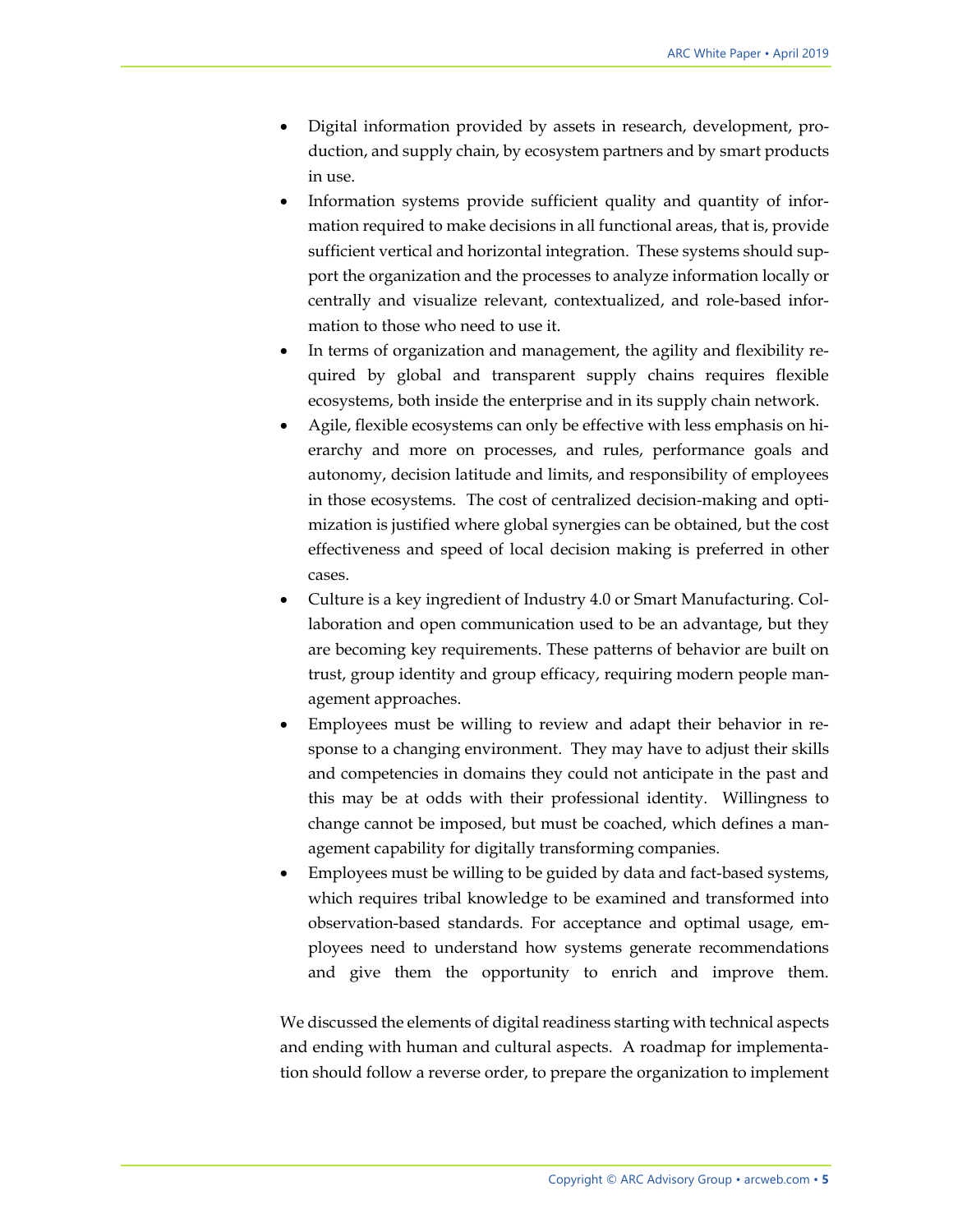the technical and organizational changes. A summary of criteria of digital readiness is provided in the Appendix.

With this foundation, companies can choose for which topics or projects, they

*Bentley Systems serves process industries, power generation, utilities, and mining, as well as transportation infrastructure, and smart cities, with digital engineering modeling capabilities throughout the project and asset lifecycle. Digital engineering models can be used for design, structural analysis, construction planning, or asset information, integrity and performance modeling. Beyond engineering technology (ET), these models are also linked to information and processes in enterprise information technology (IT) and operational technology (OT). Bentley Systems provides a range of products for process industries including PlantSight™, OpenPlant, PlantWise, AssetWise™, ProjectWise™, ContextCapture, and iTwin™ Services.*

 $\overline{a}$ 

want to reach their ideal level of digital maturity: digitalization, connectivity, visibility, transparency, predictive capability or self-optimizing adaptability. A systematic approach could include a maturity assessment and road mapping3. Behavior, norms and culture have been discussed by the author at Bentley's Year in Infrastructure conference 2018.<sup>4</sup>

The digital strategy must work hand in hand with governance that identifies resources, financing, reviews results, and provides input to strategy adjustment. It is important not to get overwhelmed with technology choices<sup>5</sup> but to experiment and innovate with a business focus, and scale-up promising proofs-of-concept to

generate enterprise-level benefits. This needs to include cost-benefit estimations, cash flow calculations, and prioritization of digitalization projects.

Digital projects or initiatives can include the implementation of new technologies applied to improving or innovating business processes, new, possibly smart products and services. The latter can lead to new sources of income. Creating and managing digital twins can be one of the initiatives that a company embarks upon. What these are, how they can be constructed and maintained, and which value adding applications can use a digital twin is the subject of the remainder of this white paper.

<sup>3</sup> Schuh, G., et al. (Eds.), "Industrie 4.0 Maturity Index. Managing the Digital Transformation of Companies" (acatech STUDY), Herbert Utz Verlag, 2017.

<sup>4</sup> De Leeuw, V., "Digital transformation In The Process Industry."

Asset Lifecycle Information Management" presentation at Year In Infrastructure, London, 2018.

<sup>5</sup> Guilfoyle, M., "Developing and Executing Digital Transformation Strategies," ARC Advisory Group, January 2019.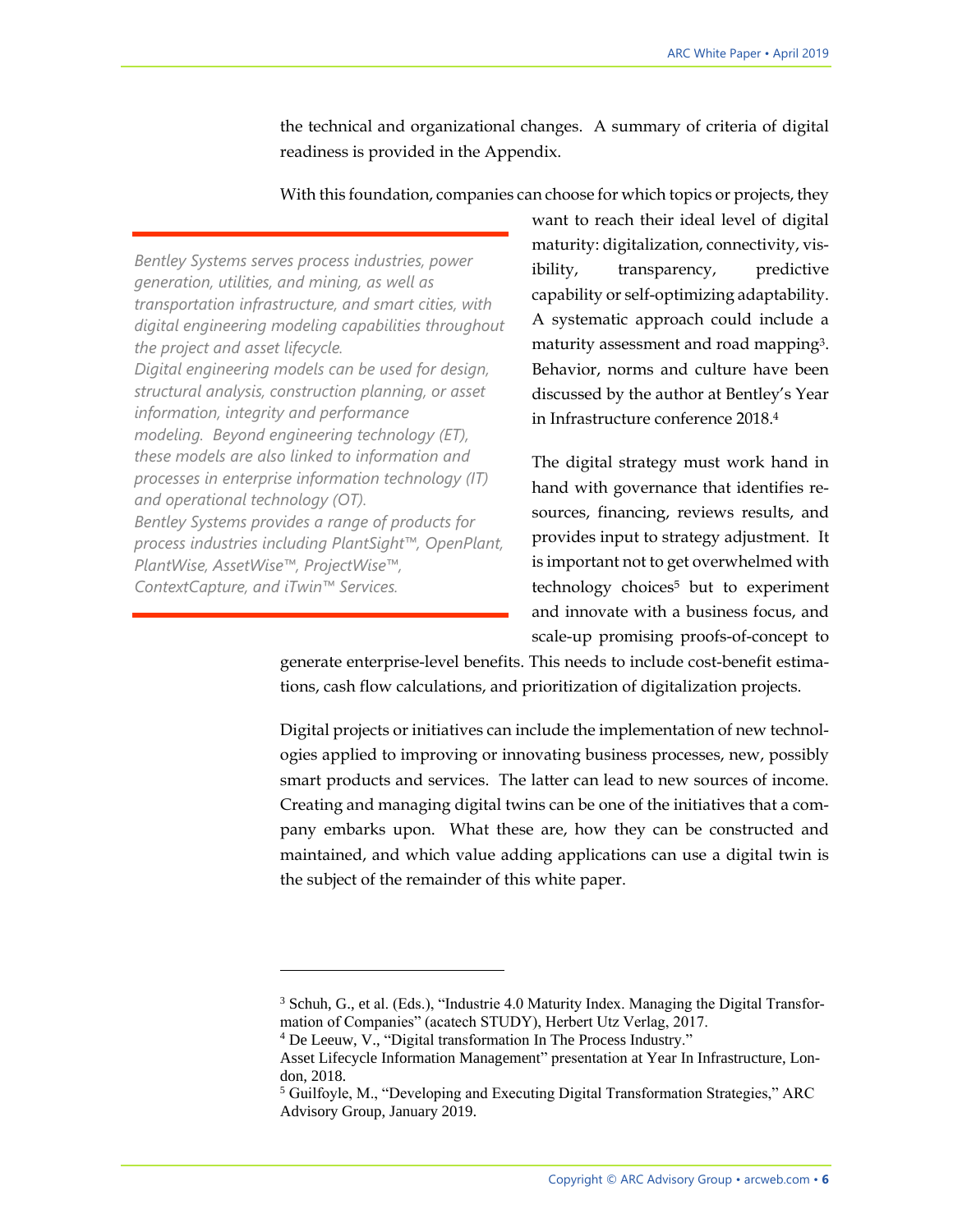#### **Digital Twins**

Representing a physical object digitally is a starting point of digitalization. Every day we scan documents, or we take pictures with our smart phones of documents and assets, but these are not digital twins. To be a twin, these should reach a level of completeness and accuracy, and include context information that allows the user to understand its behavior and performance. A digital twin can be continuously synchronized from multiple sources, including sensors and continuous surveying, to represent its near real-time status, working condition or position. A digital representation reflecting the state of an asset at a point in time in the past may provide useful information to understand which decisions and actions led to the current state.

The lifecycle of an industrial asset can be broken down into "*design and build,*" "*operate and maintain,"* and if relevant, "*deconstruct and recycle*" phases. In this paper we distinguish *project digital twins* used in construction and deconstruction phases, and *performance digital twin* used in the operation phase. In the case of greenfield plants, rare in the developed economies and more common in developing economies, the project digital twin can seamlessly transition to its role of performance digital twin. The engineering information, enriched with detailed equipment and qualification information is handed over to operations, and further enriched with operations and maintenance information. This process is far from perfect in the large majority of handovers and there is consensus that the average cost of poor handover is several percent of the total capital expenditure! 6



 $\overline{a}$ 

**Usage of Digital Twins Along the Industrial Asset Lifecycle**

<sup>6</sup> Gallaher et al., "Cost Analysis of Inadequate Interoperability in the U.S. Capital Facilities Industry," NIST report GCR 04-867, 2004.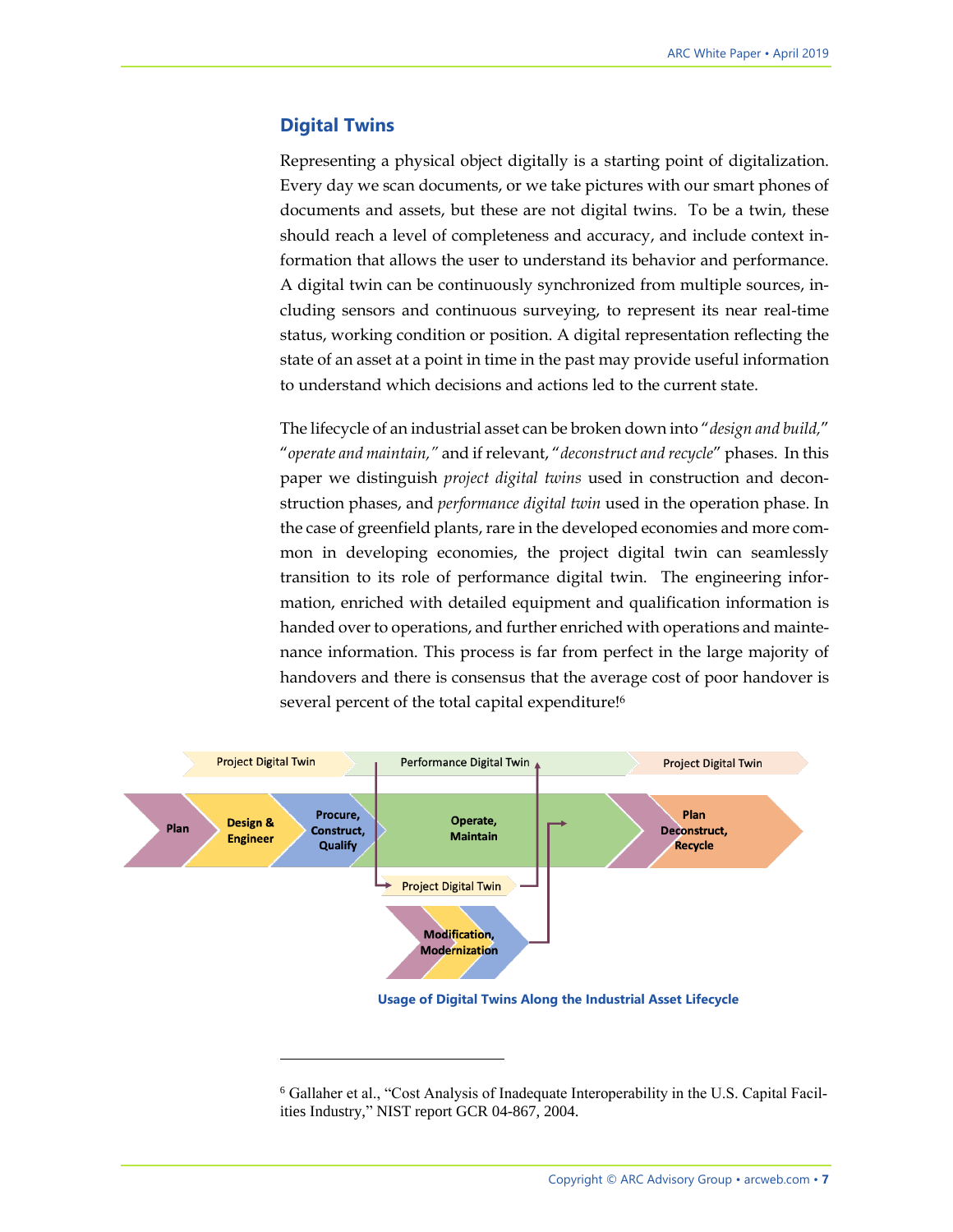Today, it is possible to handover the complete digital twin and keep it evergreen. This *performance digital twin* starts deviating over time from the project digital twin because if equipment is modified or replaced, equipment performance changes due to fouling, wear and tear, etc. When modification, modernization, debottlenecking or turnarounds are planned, it is necessary to create a new project digital twin (based on the most current performance digital twin) and engineer the modifications in parallel with the operation of the plant, until shutdown. At the point construction and qualification take place, any changes in construction compared to design are captured in the project twin, after which a reconciliation step may be necessary to combine the latest changes in the performance twin with the information from the project twin to serve as a starting point for the updated performance twin. This is easy to do in a side-by-side view of differences and a step-by-step process for approval or rejection of changes.

### <span id="page-7-0"></span>**Asset Information as Foundation for Digital Twins**

The basis of a digital twin is asset information that is needed to understand and model the asset. As shown in Table 1, ARC considers assets in the

| <b>Physical Assets</b> |            | <b>Human Assets</b>        |                          | <b>Virtual Assets</b>       |                             |
|------------------------|------------|----------------------------|--------------------------|-----------------------------|-----------------------------|
| Primary                | Support    | Program-<br>centric        | Asset-centric            | Reference<br>data           | Activity rec-<br>ords       |
| <b>Facilities</b>      | IT HW / SW | Project<br>Manage-<br>ment | Operations               | <b>Functional</b><br>Design | Commercial<br><b>Status</b> |
| Equipment              | Mobile     | Engineering<br>Design      | Process En-<br>gineering | Procedural                  | History                     |
| Remote                 | <b>MRO</b> | Procure-<br>ment           | Mainte-<br>nance         |                             |                             |
|                        | Material   | Construction               | Reliability              |                             |                             |

**Table 1: Asset Categories**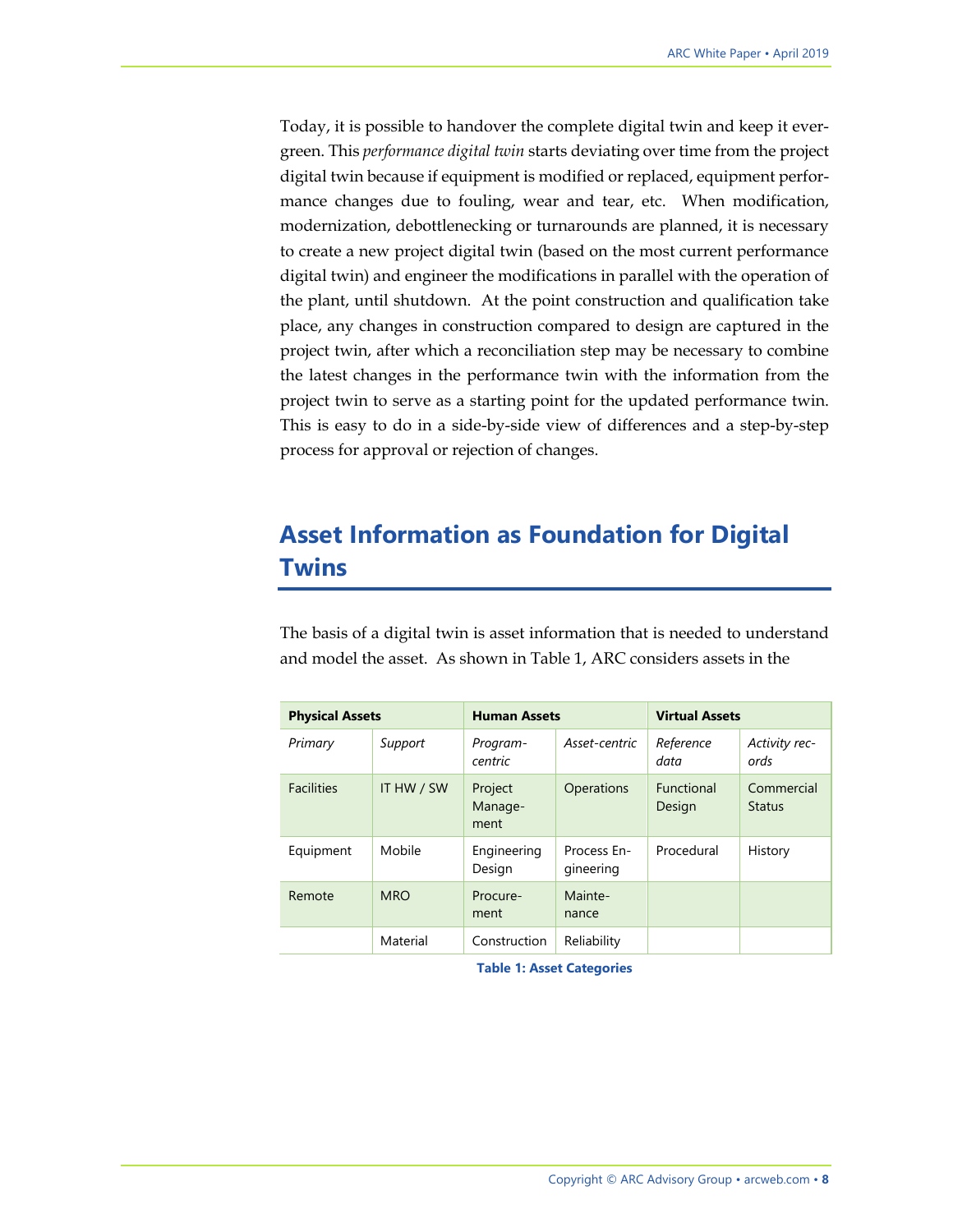broadest possible way7, to make sure to take all interdependencies in the main business processes portfolio, project and asset performance management into account. Beyond physical assets, we consider human and intellectual assets. While up-to-date engineering information is most critical to understand asset performance and make maintenance decisions, other virtual assets besides engineering information are included in a digital twin.

Examples of asset information types needed by business processes are listed in Table 2. Once this basic digital twin is complete, up-to-date and accurate, the enterprise can start using the information. To be usable, the information must be easily accessible to those who need it. There are several aspects of access that need consideration:

| <b>Project Performance</b><br><b>Management</b> | <b>Asset Performance</b><br><b>Management</b> | <b>Portfolio Management</b>        |
|-------------------------------------------------|-----------------------------------------------|------------------------------------|
| Schedules                                       | Operational data                              | Asset and project perfor-<br>mance |
| <b>Budgets</b>                                  | Analyses                                      | Risk profiles                      |
| Analyses                                        | Permits                                       | Resource availability              |
| Design, Equipment data                          | Procedures, practices                         | Company strategy                   |
| <b>Bills of material</b>                        | Recipes                                       | Etc.                               |
| <b>Purchase Orders</b>                          | <b>Materials</b>                              | Etc.                               |
| Contracts                                       | Equipment data                                |                                    |
| <b>Status</b>                                   | <b>Contracts and Warranties</b>               |                                    |
| Etc.                                            | Maintenance history                           |                                    |
|                                                 | Etc.                                          |                                    |

#### **Table 2. Asset Information Needs by Business Process**

• During the *design and build* phase*s*, owner-operators interact with engineering, procurement and construction companies, equipment builders, ground and road work companies, regulators, and auditors, etc. During *operate and maintain* phases, equipment providers, maintenance service providers, licensors, instrumentation and automation providers, and others may interact in a network setting. As many parties and stakeholders contribute to the asset information (project or performance twin), it is important to have agreements about property, access, and decision rights

<sup>7</sup> De Leeuw, V.V. and S.R. Snitkin, "Asset Information Management, From Strategy to Benefit," In: Proceedings of the 7th International Conference on Product Lifecycle Management, Berlin, 2010.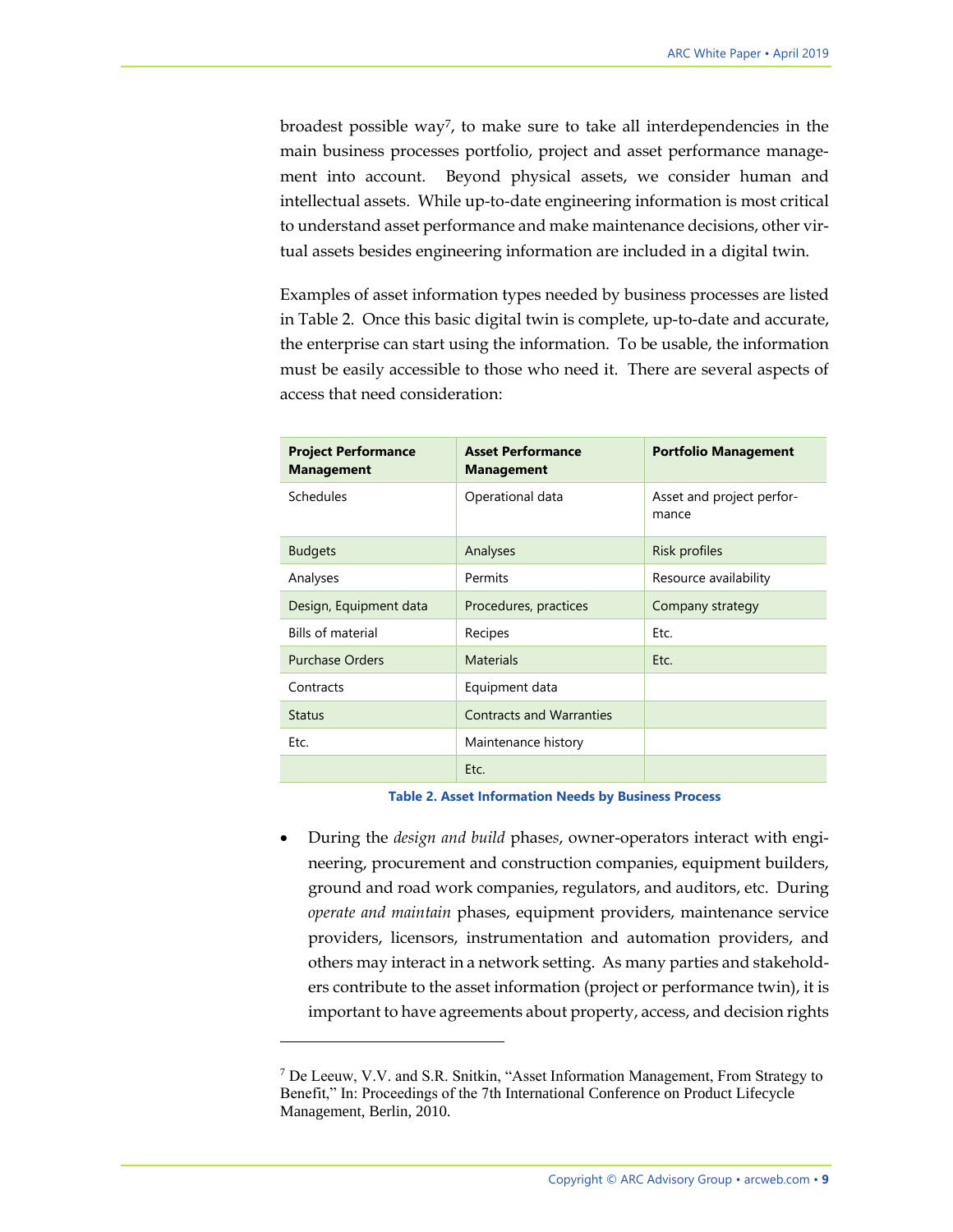in place, and ideally these must be enforceable by the software solution used (see: [A Cloud-based Collaborative Environment\)](#page-10-0).

• To improve effectiveness and reduce the cost of asset information exchanges, a standardized information model can be used, specifying the content of specific information and where it is stored. The recent increase in the number of publications on the topic indicates its importance across industries. The main international standard is ISO 15926. In [this](https://www.arcweb.com/blog/information-modeling-process-industries) article we recently summarized the status of standardization activities in this domain. There are many variants and extensions of ISO 15926 being worked on, many of which are specific to industry sectors. We discuss most of those in [this](https://www.arcweb.com/system/files/reports/2016/Standards-Based%20Asset%2C%20Information%2C%20and%20Performance%20Management.pdf) overview that also includes asset performance management standards. While ISO 15926 and its extensions can be perfected, extended and aligned, they are able to deliver benefits in the current state.<sup>8</sup>

As the amount of data for a basic digital twin is huge and the importance of accuracy and currency is high, it requires a data governance process to monitor the degree of completeness, accuracy, integrity, and currency including management of changes. With modern dashboarding tools, this is not as daunting a task as it may seem. The effort spent will pay off in more accurate operations and maintenance decisions that will improve performance, process and occupational safety, and environmental impact. Reliability will likely increase, and maintenance costs will decrease.

#### **Consistency Among Different Aspects of Digital Twins**

 $\overline{a}$ 

With this basic digital project or performance twin in place, the user can start building more sophisticated aspects of the digital twin. Depending on the company's priorities and expected benefits, this could include steady-state process simulation and optimization, transient process models, predictive maintenance and asset performance management, immersive operator training, reality mesh based on surveying and/or 3D models or supply chain models. These would all be based on a single basic digital twin<sup>9</sup> (see also: [Applications and Benefits\)](#page-13-0).

<sup>8</sup> De Leeuw, V., "Standards-based Asset Management, Information and Performance Management," ARC Strategies, October 2016.

<sup>9</sup> Otten, W. et al., "Engineering without structured Data?" Presentation at the NAMUR General Assembly, November 2018.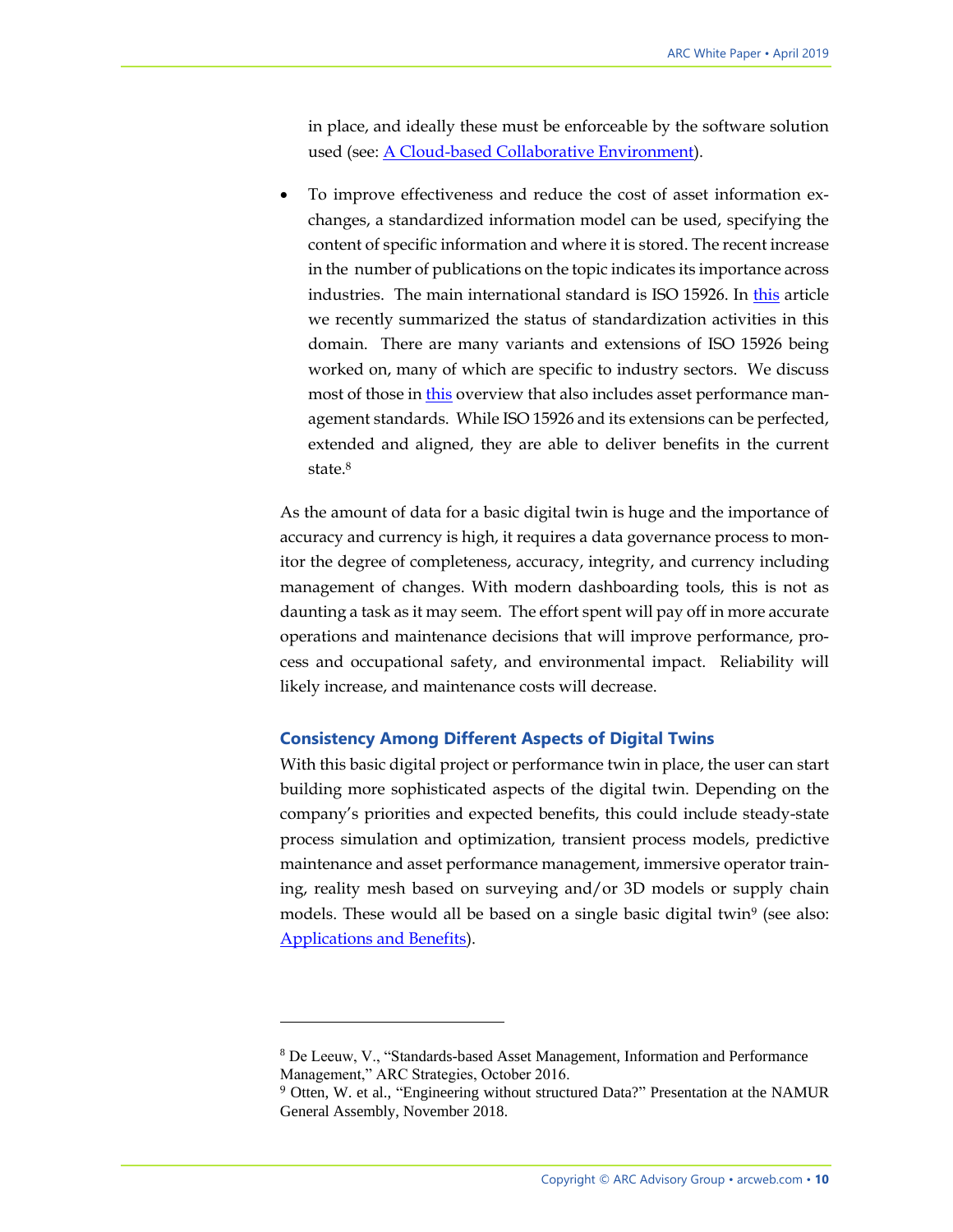In greenfield plants there is an opportunity to build sophisticated aspects of the twin when the basic digital twin is complete. The aspects of the twin can link shared parameters, to ensure consistency over time. Many brownfield plants may have created some of these sophisticated models, before the basic digital twin existed. Asset information is often scattered over systems, files, paper and other disconnected sources. It does represent an investment to reconcile those models with the basic digital twin, and to link parameters, and re-establish consistency. The pay-off is the increased value of those preexisting models and the improved accuracy of their results. It will also ensure the consistency of the different detail models. For example, if a transient model runs until steady state is reached, the results obtained should be identical to those obtained from steady-state process simulation running at the same conditions. This will only be the case if the asset and material information used is identical, that is, based on one and the same basic digital twin. The management of consistency of those models should be part of the data governance activities.

### <span id="page-10-0"></span>**A Cloud-based Collaborative Environment**

Looking back through the different requirements for managing asset infor-

*Bentley System's iTwin Services enable users to incorporate engineering data, reality data, and other associated data—from diverse design tools and other sources—into a living digital twin, with no disruption to their current tools or processes. Users can track and visualize changes including realworld conditions from instrumentation, sensors, IoT devices, or drones. iTwin Services facilitate actionable insights for decision makers across the project and asset lifecycle. This can lead to users making better and more informed decisions, anticipation and avoiding issues before they arise, and reacting more quickly and more accurately, resulting in cost savings, improved service availability, lower environmental impact, and improved safety.*

mation and digital twins, we must conclude that we need a cloud-based environment enabling different stakeholders and partners in the ecosystems to collaborate efficiently and safely. This includes cybersecurity and protection of intellectual property and data.

Bentley Systems has developed iTwin™ Services as an open, scalable platform for digital twins. The set of cloud services enables organizations to create, visualize and analyze digital twins of projects and assets. iTwin™ Services include reality modeling, 3D web visualization, and 4D change synchronization technologies within an open, connected data environment (CDE) for efficient and safe collaboration.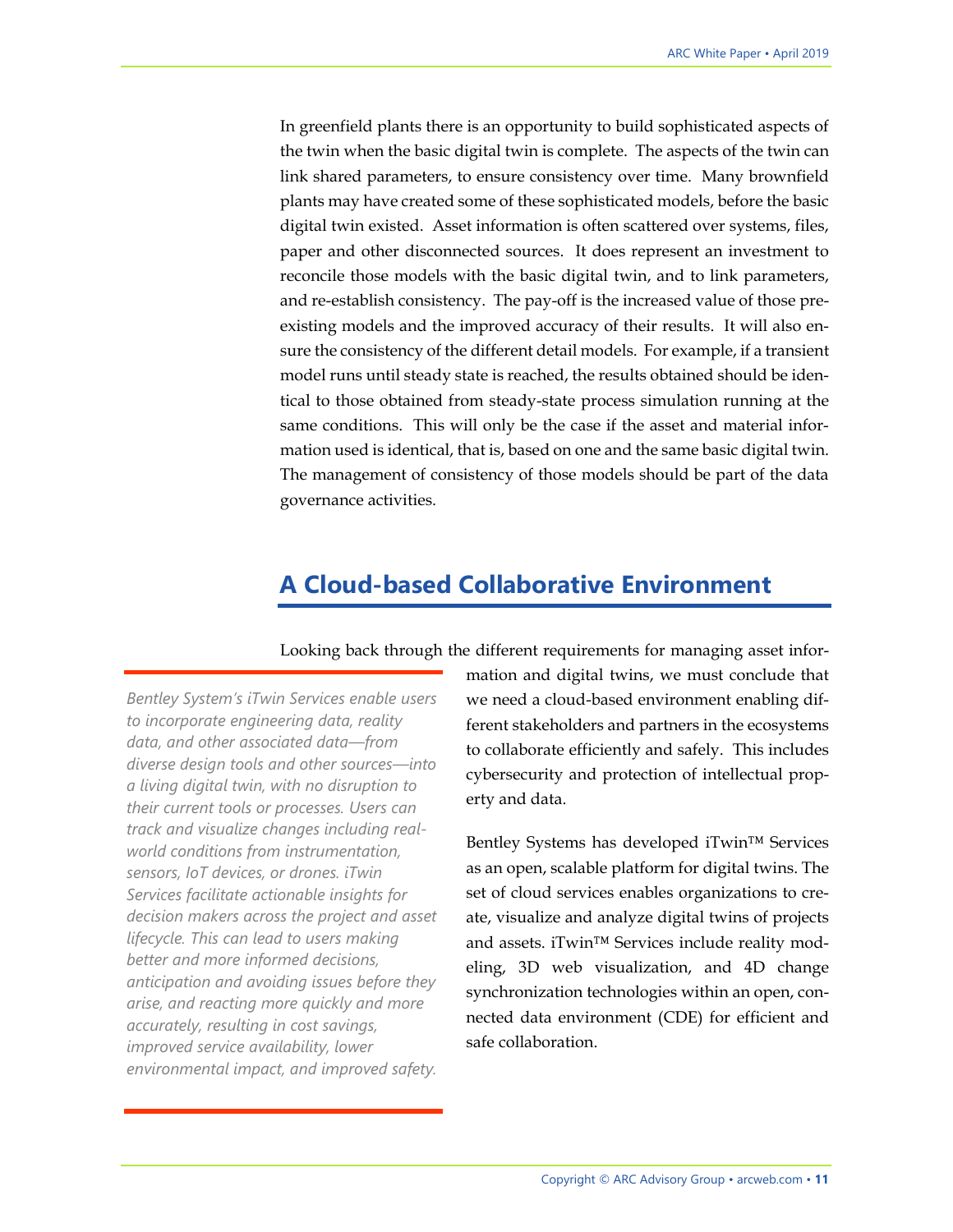In the capital project phase, different parties may work with the data they are allowed to see, use or modify, they can add their proprietary information, part of which may be hidden for others if they decide so, and they may share parts of the results of their work under conditions they have agreed upon with the other parties. Each party accesses a different subset of the total available information, depending on their rights.

In the operational phase, engineering, operations and maintenance have access to one federated source of asset information, and can aggregate and analyze multiple conditions from traditional and IoT connected devices to facilitate actionable insights for decision makers across the organization and asset lifecycle, anticipate and avoid issues before they arise, and act more quickly with confidence, resulting in cost savings, improved service availability, lower environmental impact, and improved worker safety.

Bentley Systems and Siemens have collaborated to develop PlantSight™ to deliver the digital twin environment for process industries, built upon iTwin™ Services. As a set of microservices, PlantSight includes a web portal view for collaborative process engineering and functional asset information management (that is, 1D information such as specifications and data sheets and 2D schematics), to 3D design and physical asset modeling (such as physical layout, positions and location). Furthermore, it provides line of sight from asset and project management perspectives including design



**A Reality Mesh Model with Functional Context: Highlighted Areas Are Identified Process Units with Properties (Image Courtesy: Bentley Systems)**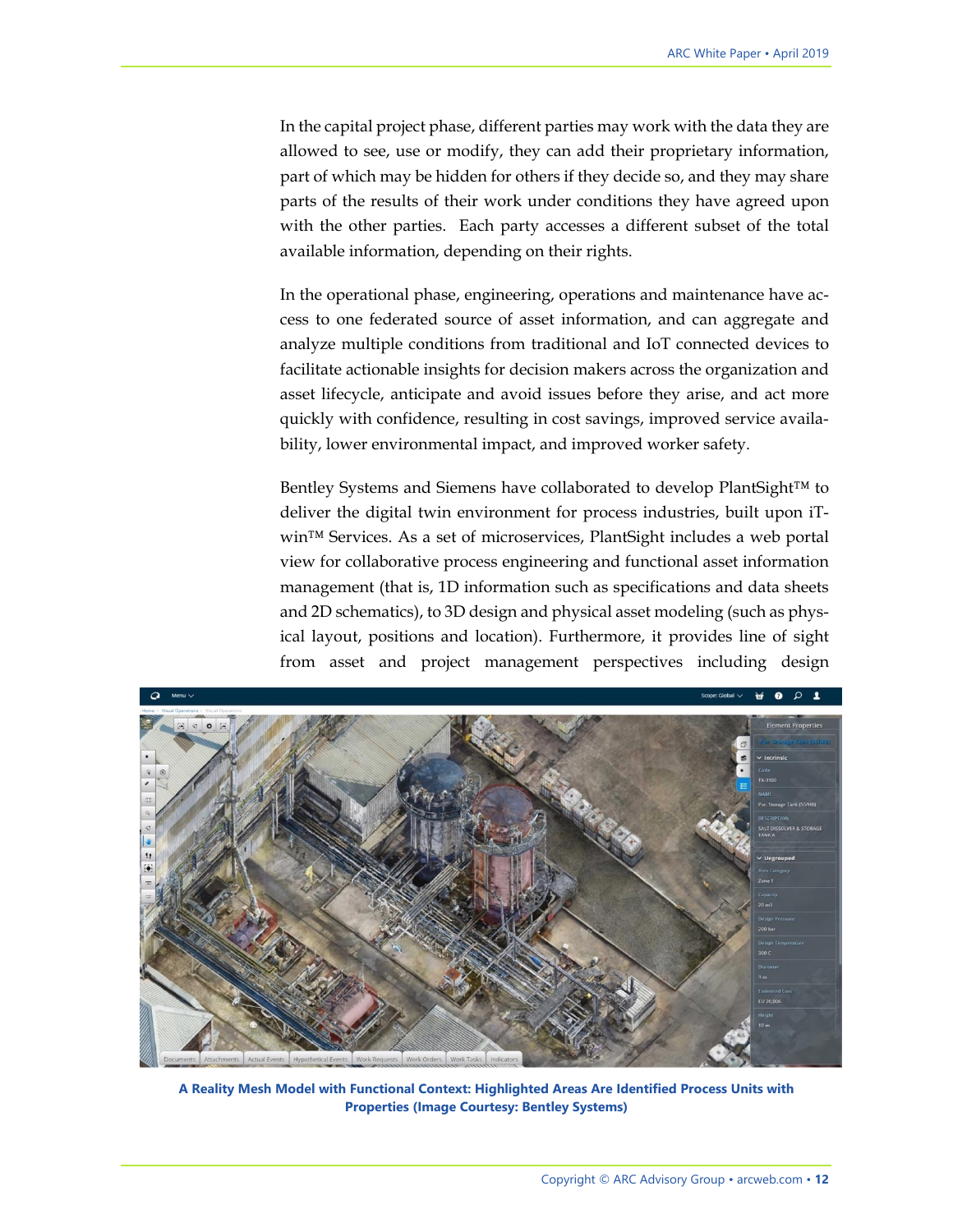specifications, maintenance history, reliability data and failure mode analyses, plus analytics services to aid in making timely and informed decisions.

Many functionalities draw on software and accumulated know-how and experience that both companies Bentley Systems and Siemens bring to the market today. The user will be able to use pre-existing 3D plant models or projects authored in most available 3D design tools and mix and match those with models based on photogrammetry or 3D point clouds to create a "reality mesh." <sup>10</sup>

The solution facilitates the construction of the digital twin as a federation from many sources, that will not only include project and operations repositories and files, but also information in IT systems, such as an enterprise asset management system, usually part of the ERP. The operating plant has the possibility to connect the digital twin with operational technologies (OT), such as automation software asset health or production performance dashboards or build their own apps based on information in the twin.

The iTwin™ services record the changes made over time to the digital twin, and a user can rewind to any desired point on the time line. The solution has several tools to view difficult-to-access data, mechanisms to validate (or invalidate) those data, thereby increasing the trust in the information and facilitating data governance.



**A Contingency Model for Performance (Source: R. Boyatzis)**

<sup>&</sup>lt;sup>10</sup> De Leeuw, V., "Bentley's and Siemens' Vision for Cloud- [based Distributed Engi](https://bit.ly/2LFtdwk.)[neering and Operations,"](https://bit.ly/2LFtdwk.) White Paper, ARC Advisory Group, June 2018.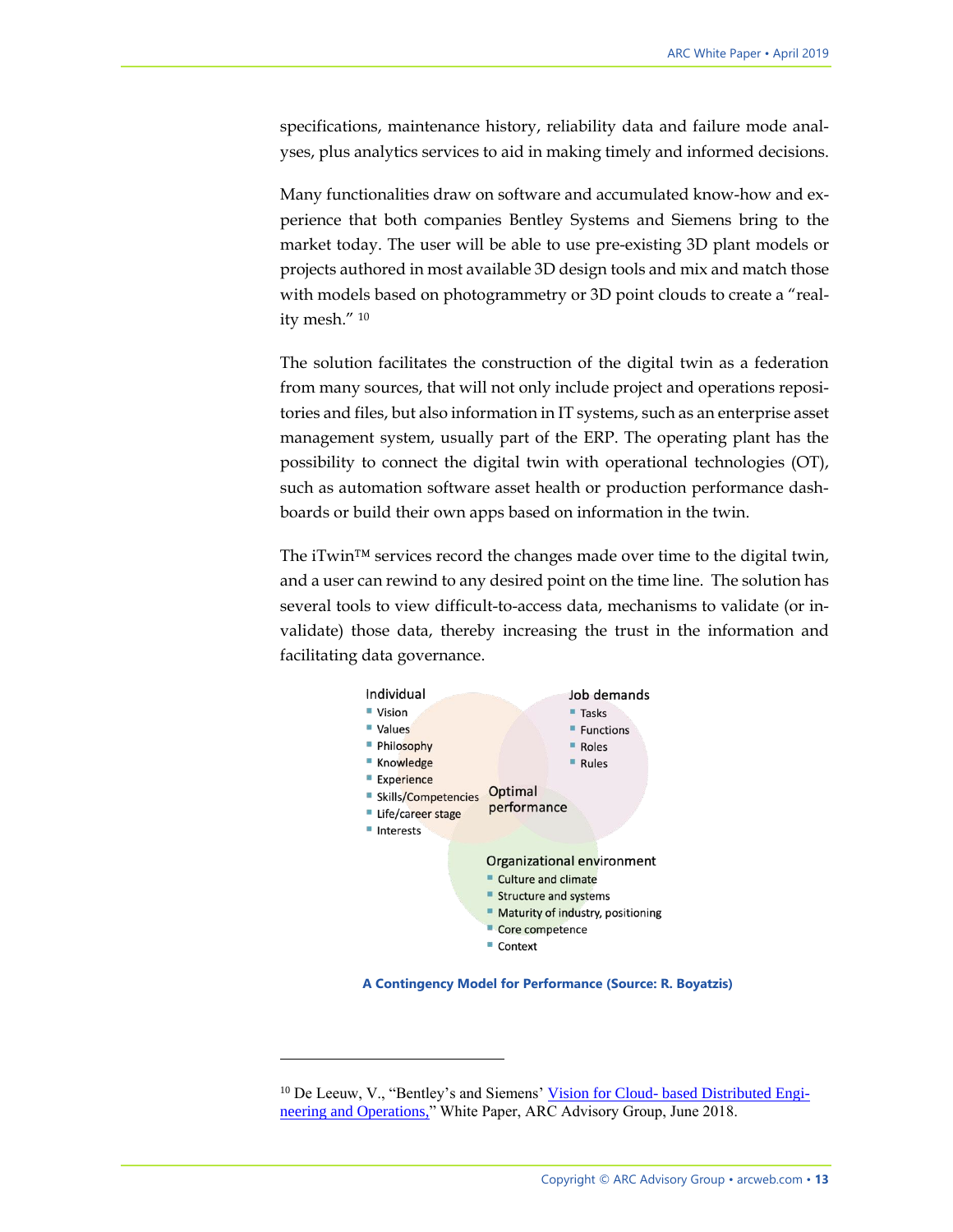#### <span id="page-13-0"></span>**Mindset, Culture, and Behavior**

Mindset and culture are essential ingredients of smart manufacturing operations. During the introduction of lean manufacturing and six sigma similar effects have been observed. If plans for change, such as introducing Industry 4.0 or collaborative cloud-based engineering are at odds with culture or team norms, the symptoms can include resistance, demotivation, turnover, absenteeism, productivity drops, and destroy the best-laid plans. This happens when the fit between individual or group characteristics have drifted away from job demands and the organizational environment have drifted apart<sup>11</sup>. For example, it is often said that tolerance for failure and willingness to learn from mistakes is essential in the era of digitalization, but it is easier said than done to change the fear for being perceived to be inadequate.

The challenge with culture and mindset is that they concern deeply ingrained values, beliefs, habits and rules most of which are implicit or subconscious. This subconscious content could be compared with dark data about industrial assets. They are not impossible to access and validate, but it requires a methodology and a certain effort.

Resonant leaders are capable of having open conversations with individuals and teams, and make subconscious beliefs, values, identities and implicit rules explicit<sup>12</sup>. Brought to awareness, the individual and collective beliefs, values, and operating philosophies can be discussed and changed through consideration, coaching, training, role modeling, appropriate performance goals and reward systems, and human-centered work design where people are assigned tasks where they provide unique added value. Organizations are multi-leveled complex systems, which implies they do not behave linearly but can flip their behavior according to tipping points13. This implies that the organizational culture should be changed for the enterprise as a

<sup>11</sup> Boyatzis, R.E. "The Competent Manager, A Model for Effective Performance," John Wiley & Sons, 1982.

<sup>&</sup>lt;sup>12</sup> Goleman, D. et al., "Primal Leadership," HBR Press, Boston, 2004, Ch.9.

<sup>&</sup>lt;sup>13</sup> Boyatzis, R.E., "Coaching Teams For Sustained Desired Change," In: De Vries, M.K and L. Guillen (Eds.), "Beyond Coaching; Creating Better Leaders, Teams, and Organizations," p. 168-180, 2010.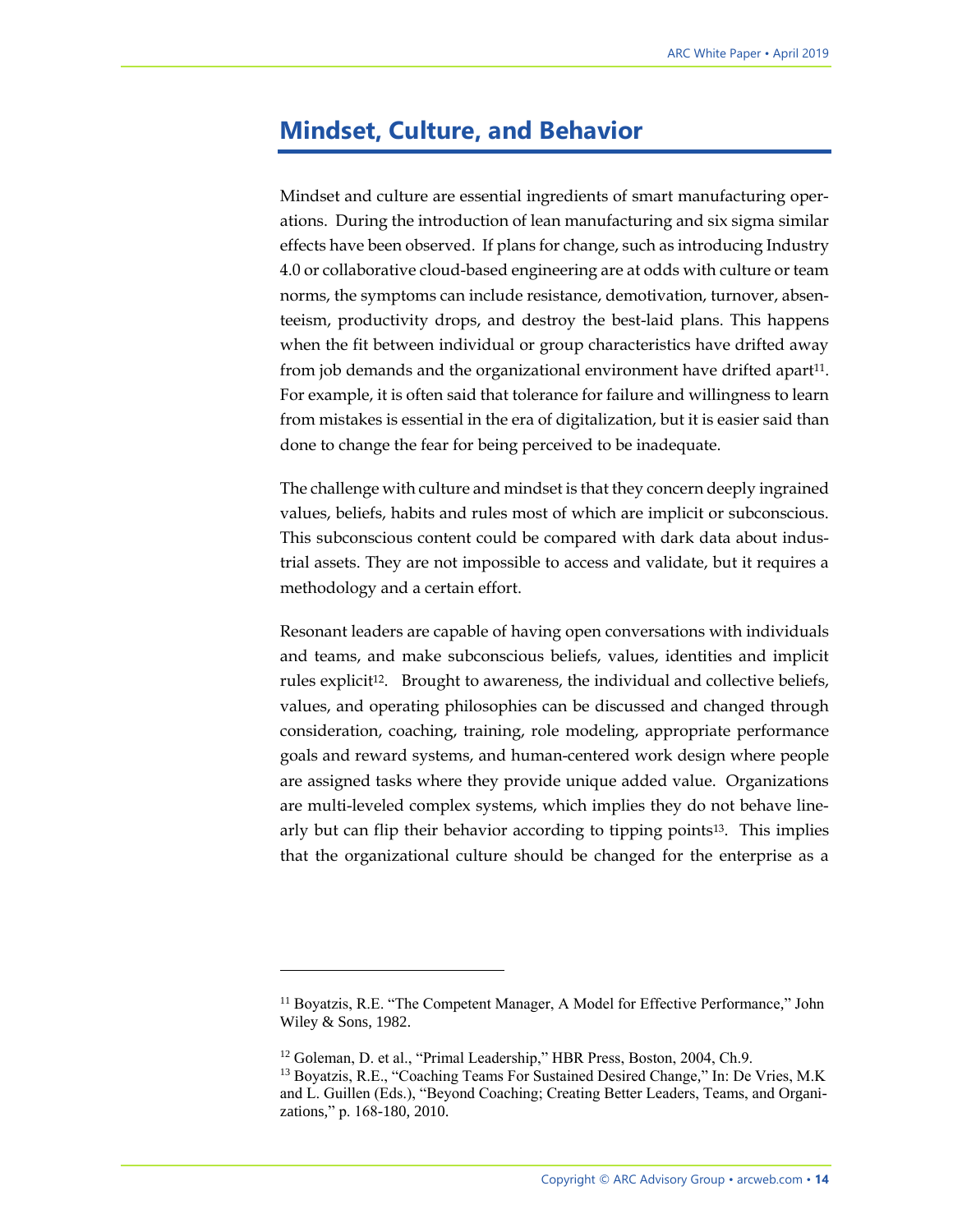

whole and that managers at all levels need high levels of competencies<sup>14</sup> in modern management, to reach the tipping point of global behavioral change.

With this approach it is feasible to change the mindsets, values and identities of individuals, and increase their willingness to review and adapt their behavior in response to a changing environment. They may for example more easily accept that their jobs will have higher IT content than before, and that they will have more interdependence with members in ever-changing ecosystems. They will more easily accept not to rely on their traditional tribal knowledge but trust the digital twin, and act more consistently according to facts and data. The organization must evolve to higher levels of trust that enable open communication15, necessary for the agile enterprise in an increasingly transparent value network and market place. Therefore, the quality of relationships between individuals, teams, the organization and outside entities must improve. Only then, people will be capable to become more autonomous,

making more decisions locally and work within the constraints, rules, ethics and decision limits rather than explicit directives, or escalate issues when necessary.

<sup>&</sup>lt;sup>14</sup> Boyatizis, R.E., "Competencies as a behavioral approach to emotional intelligence,"

J. Management Development, 28 (9), pp. 749-770, 2009.

<sup>&</sup>lt;sup>15</sup> Druskat, V.U. and S.B. Wolff, "Building Emotional Intelligence of Groups," HBR, March Issue, 2001.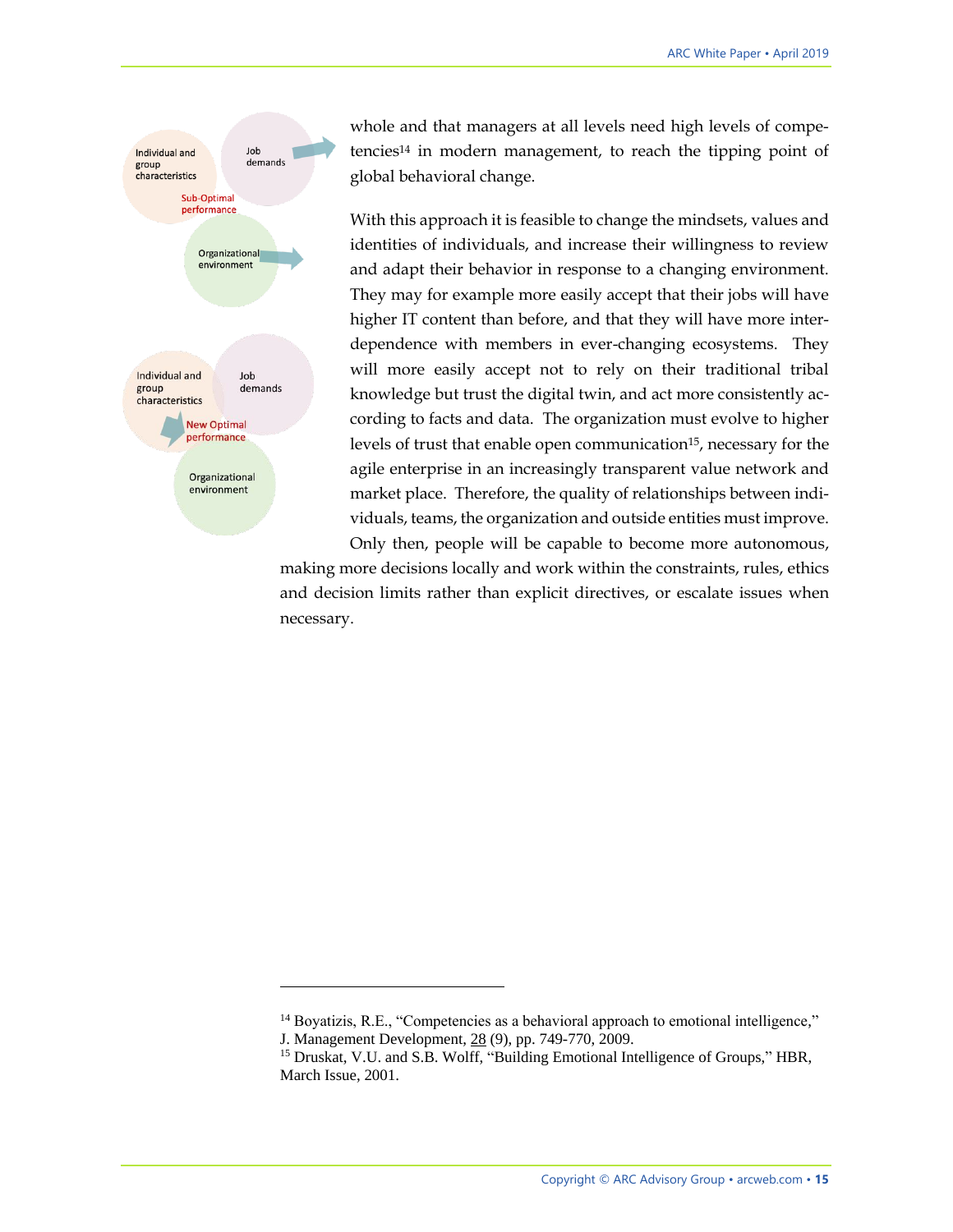### <span id="page-15-0"></span>**Applications and Benefits**

Most functions provided by the environment and its services, can be fulfilled with today's tools and infrastructure. The breakthrough? An open CDE enables efficiency gains in building and maintaining a digital twin with an ecosystem of parties.

#### *Compentencies and skills for managing and deploying digital twins.*

*Personnel who create and manage digital twins need technical domain skills (engineering, maintenance, compliance, finance, etc.) and also digital and IT skills. For teams to collaborate and cooperate with success, they need to master competencies such as communicating effectively, managing relationships, resolving conflicts, and understanding one's own behavior and behavior of others and groups related to social interaction. As information in a collaborative environment is used by many stakholders, and impact their results, personnel managing this information need to have a high level of integrity and responsibility and understanding of systems thinking <sup>16</sup> .* 

 $\overline{a}$ 

In the *design and build* stages, engineering conceptual and detail designs can be shared between engineering firms and owner-operators for engineering reviews. 3D models can be easily compared in multi-party teams with point clouds tracing construction progress. The up-to-date and accessible information facilitates cross-disciplinary and crossecosystem collaboration, and significantly reduces search time, and errors related to outof-date information. Project digital twins can be used to reduce risk by simulating logistics and construction. Time to operational readiness can be reduced training personnel before commissioning using immersive operator training. During qualification, regulatory

compliance can become more efficient when comparing as-built and progress against requirements. Deviations and action items can easily be shared between owner-operator and regulator. During commissioning, comparison between as-designed and as-built will also be facilitated.

In the *operate and maintain* phases, immersive operator training, or 3D situational information will support maintenance and operations staffs, who can easily compare a location with engineering or operational information. When continuous surveying information for inspection of asset integrity is displayed as a reality mesh, it is far easier to detect and oversee the consequences of material degradation or loss of containment than with traditional methods. Asset performance analyses can be compared quickly and comfortably with engineering design information and situational context information. Trustworthiness of the information enables personnel to make

<sup>&</sup>lt;sup>16</sup> Boyatzis, R.E., "Competencies as a behavioral approach to emotional intelligence", J. Management Development, 28 (9), pp. 749-770, 2009.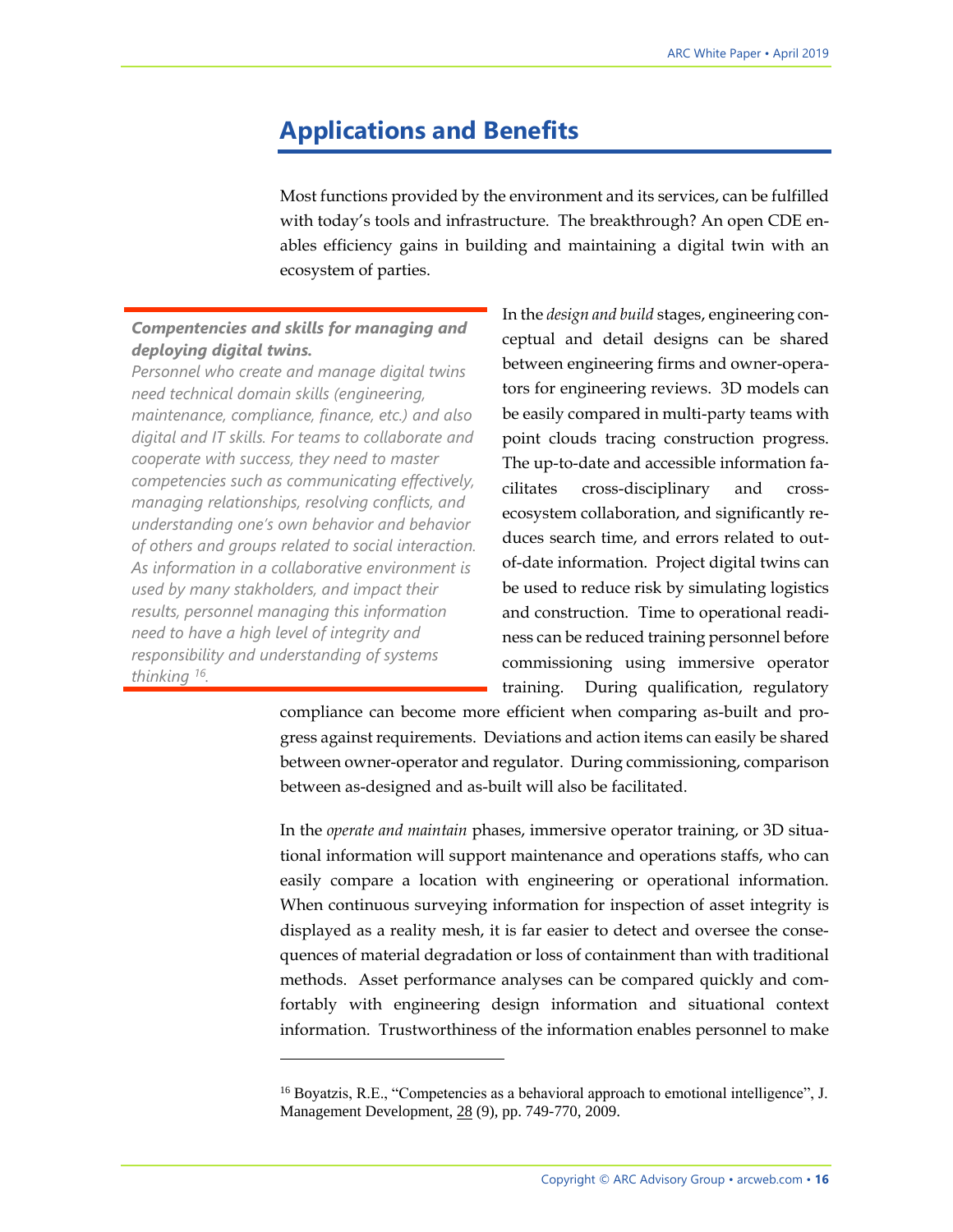data and fact-based decisions, rather than having to verify facts or rely on implicit knowledge. Artificial Intelligence and Machine Learning applications applied to a digital twin will help optimize operations, assist staff to anticipate behavior, and take preventive action. The performance digital twin can therefore support operational excellence and reliability initiatives. Engineering studies and projects, as well as advanced process control applications will be executed faster.

In the *decommissioning and deconstruction* stages, similar benefits as in *design and build* are found. In addition, 4D deconstruction studies, and environmental impact studies are naturally linked, and combined optimization becomes feasible.

Combining 1D, 2D, and 3D in a single environment provides functional context to physical representations and vice versa. The more "dark data" can be made visible, tagged, validated and linked to other available information, the more valuable and context-rich information will become. Access to operational, business and project, portfolio or product data management software will provide even more context. Context plus more complete and accurate information will improve quality of decisions. ARC would expect to find at least the following bottom line benefits with contributions from the items listed above:

- Improved operational and asset performance
- Improved engineering and maintenance efficiency
- Increased quality time for engineering and less time spent on data and IT tasks
- Reduced downtime, less equipment damage, and most likely a reduction in information-related incidents and accidents
- <span id="page-16-0"></span>• Reduced operational and IT risks

### **Recommendations**

Digital transformation strategies must be agile and updated regularly. They must be a vital component of the overall company strategy. Technologies are enablers, and business objectives must drive digital transformation.

A digital foundation is needed to build digital activities required for successful digital transformation. Digital readiness includes a minimum threshold of digital maturity in resources, systems, organization, and culture.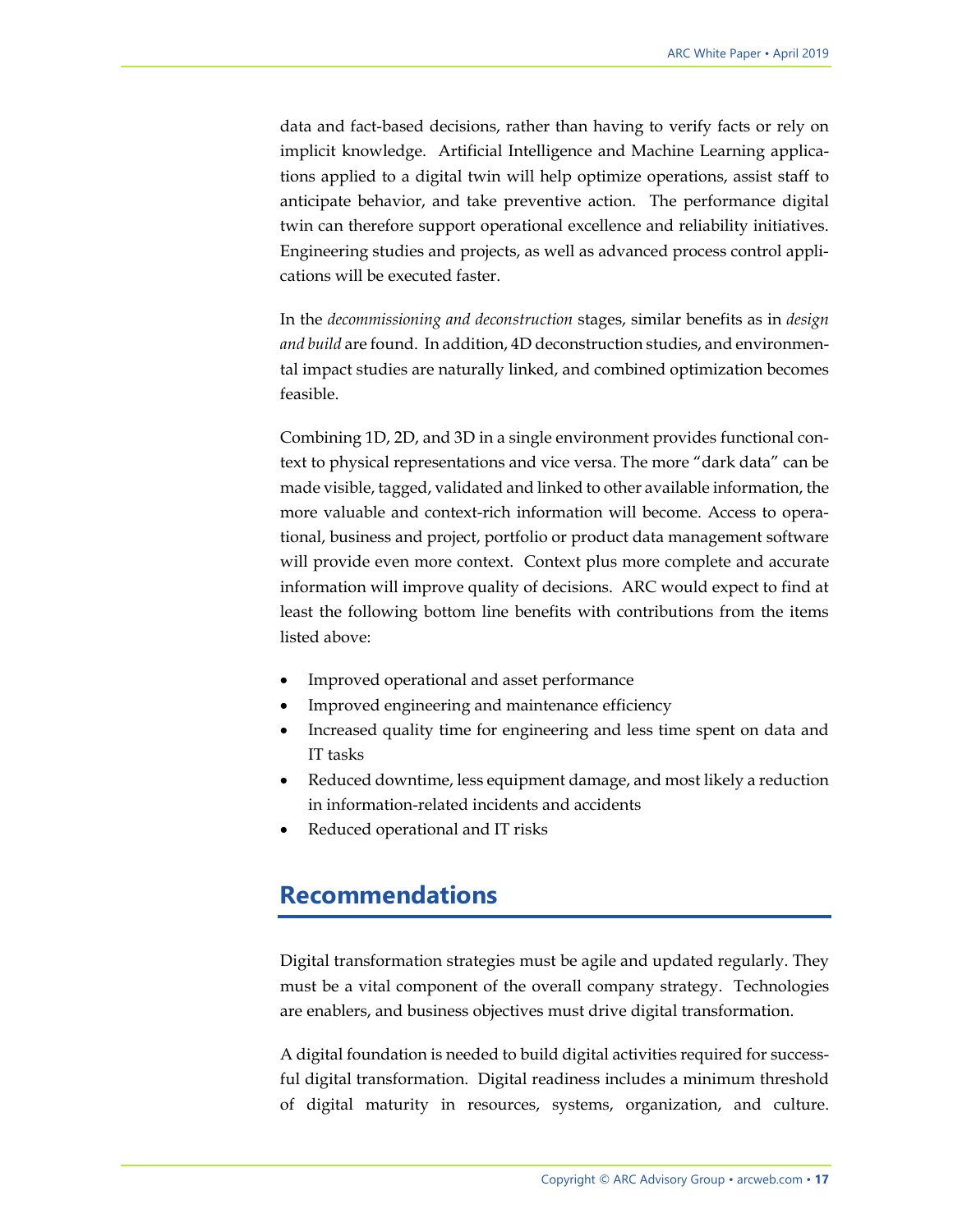Companies should consider each of those in their digital strategy. The success of digital transformation and the value of the digital twin depends on their maturity levels.

Digital twins are digital representations of physical assets. Their basic form is accurate, up-to-date and accessible asset information. Companies should consider what information they already have, and what returns they can expect from the investment in the digital twin. These are likely to be significant.

Companies should consider which available information can be used as basis for a digital twin and labeled as "trusted," which information may need verification or updating, and what additional information is needed. Efficiency gains related to using trusted information may pay for validating untrusted information and adding new information.

Sophisticated aspects of digital twins such as simulation or 3D modeling are closely related to each other. They should at least be consistent with the basic digital twin and with each other.

The quality of the digital twin is directly related to project, asset, and operational performance. ARC recommends inhouse data governance to safeguard the value of the digital twin.

Cloud service solutions such as PlantSight™ are the optimal IT architecture to support safe and efficient collaboration across disciplines and across value chain networks.

Mindset and culture are essential ingredients of digital transformation. Specific leadership qualities are required across the organization, to restore the optimal fit between individual and group characteristics, job demands, and organizational environments. This fit predicts organizational performance.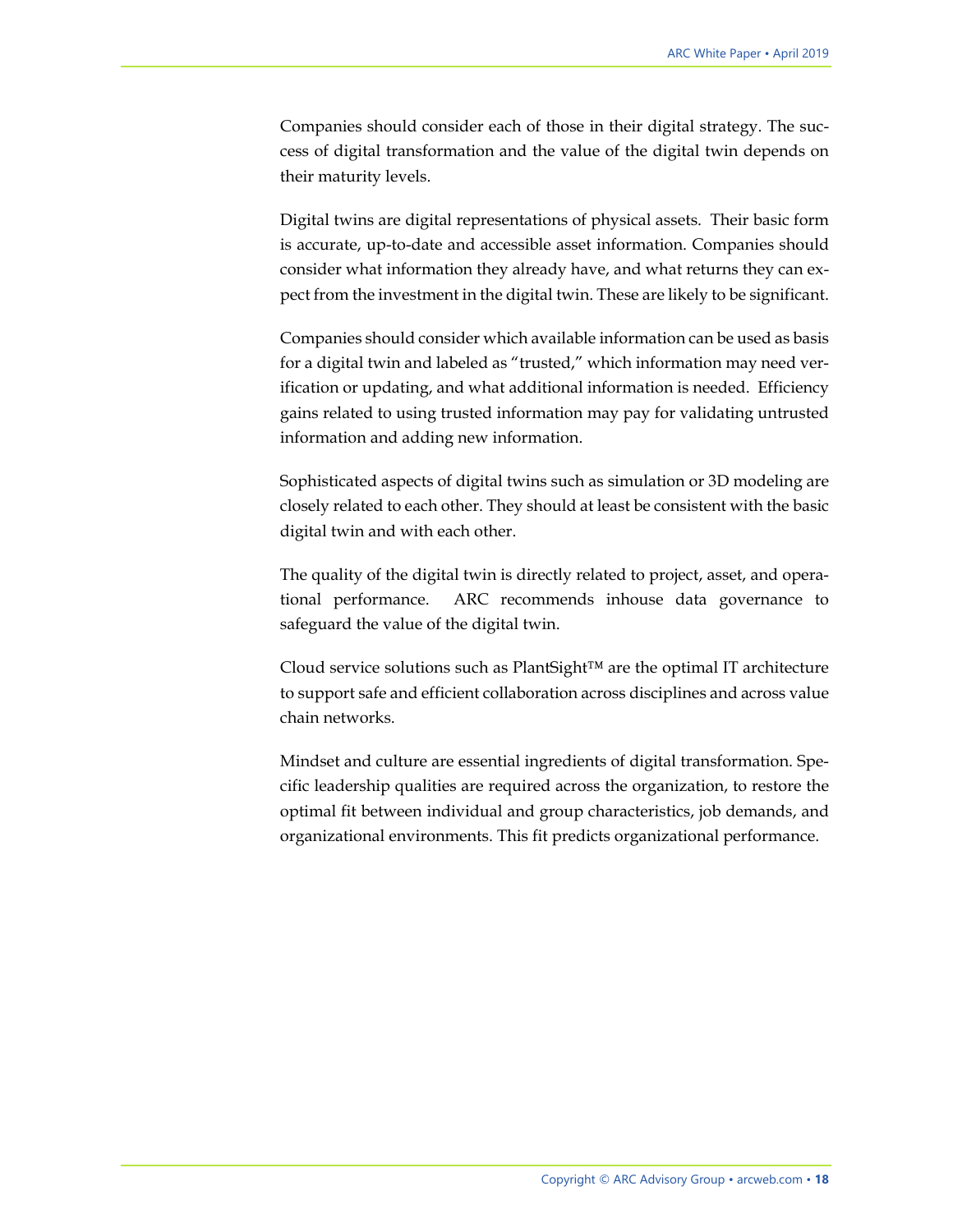## <span id="page-18-0"></span>**Appendix: Foundational Digital Readiness**

| <b>Information</b>                                                                                                                 | <b>Systems</b>                                                                                                                                                                                   | <b>Organization and pro-</b><br>cesses                                                                                                                                                                                                   | People, Norms and Cul-<br>ture                                                                                                                                                                                                  |
|------------------------------------------------------------------------------------------------------------------------------------|--------------------------------------------------------------------------------------------------------------------------------------------------------------------------------------------------|------------------------------------------------------------------------------------------------------------------------------------------------------------------------------------------------------------------------------------------|---------------------------------------------------------------------------------------------------------------------------------------------------------------------------------------------------------------------------------|
| People, processes and<br>equipment provide digi-<br>tal information in all<br>enterprise domains<br>(R&D, Manufacturing,<br>Sales) | Systems are technical (IT<br>and automation), socio-<br>technical (in collabora-<br>tion with people) or<br>management-oriented<br>(e.g. governance, asset<br>management, quality<br>management) | Rigid and hierarchal sys-<br>tems are de-emphasized in<br>favor of ecosystems and<br>local decision-making fa-<br>voring flexibility, speed<br>and agility                                                                               | The variety of competen-<br>cies of a single person<br>increases and includes<br>technical/domain exper-<br>tise, IT and automation<br>skills; and relational, or-<br>ganizational and cultural<br>skills                       |
| Direct information<br>sources are sensors, in-<br>struments, handhelds,<br>algorithms (computed<br>information)                    | Systems are horizontally<br>and vertically integrated                                                                                                                                            | Organizational forms can<br>include traditional hierar-<br>chical organization and<br>increasingly include flexi-<br>ble, internal or cross-<br>enterprise ecosystems that<br>are adapted according to<br>needs                          | People understand how<br>the systems they use<br>work and contribute in<br>improving them. They are<br>willing to be guided to<br>make fact-based deci-<br>sions.                                                               |
| Indirect information<br>sources can be retrieved<br>from collaborative data<br>environments                                        | Horizontal integration<br>takes place among plants<br>and value network mem-<br>bers.                                                                                                            | Hierarchy is de-empha-<br>sized and process,<br>performance management<br>and decision latitude are<br>emphasized such that re-<br>sponsible workers can take<br>decisions autonomously (in<br>ecosystems at the edge)<br>where possible | People are trained and<br>assisted by automated<br>systems, remote assis-<br>tance involving people<br>and face-to-face training<br>and coaching, according<br>to the nature of the com-<br>petency and the<br>individual needs |
| Information comes from<br>inside the enterprise and<br>from the value network                                                      | Vertical integration con-<br>nects the edge with<br>enterprise systems, usu-<br>ally in several layers, e.g.<br>line, plant, site, enter-<br>prise, value network.                               | Tribal knowledge is dis-<br>cussed, validated or<br>invalidated and converted<br>to best practices by com-<br>munities of practice                                                                                                       | Open communication and<br>collaboration are pro-<br>moted by developing<br>norms of trust, group<br>identity and group effi-<br>cacy                                                                                            |
| Difficult-to-access infor-<br>mation is gradually<br>validated and made ac-<br>cessible                                            | Information is processed<br>locally as much as possi-<br>ble.                                                                                                                                    |                                                                                                                                                                                                                                          | People are willing to re-<br>view their behavior, skills<br>and competences and<br>change them according<br>to involving organiza-<br>tional needs                                                                              |
| Information is trustwor-<br>thy and current, and its<br>integrity is part of gov-<br>ernance responsibilities                      | Higher level optimization<br>and decision making is<br>used where necessary for<br>coordination and obtain-<br>ing synergies                                                                     |                                                                                                                                                                                                                                          | People understand and<br>share the company vision<br>and goals                                                                                                                                                                  |
|                                                                                                                                    |                                                                                                                                                                                                  |                                                                                                                                                                                                                                          | Willingness to change is<br>not imposed but coached                                                                                                                                                                             |
|                                                                                                                                    |                                                                                                                                                                                                  |                                                                                                                                                                                                                                          | Norms and culture are<br>brought to consciousness,                                                                                                                                                                              |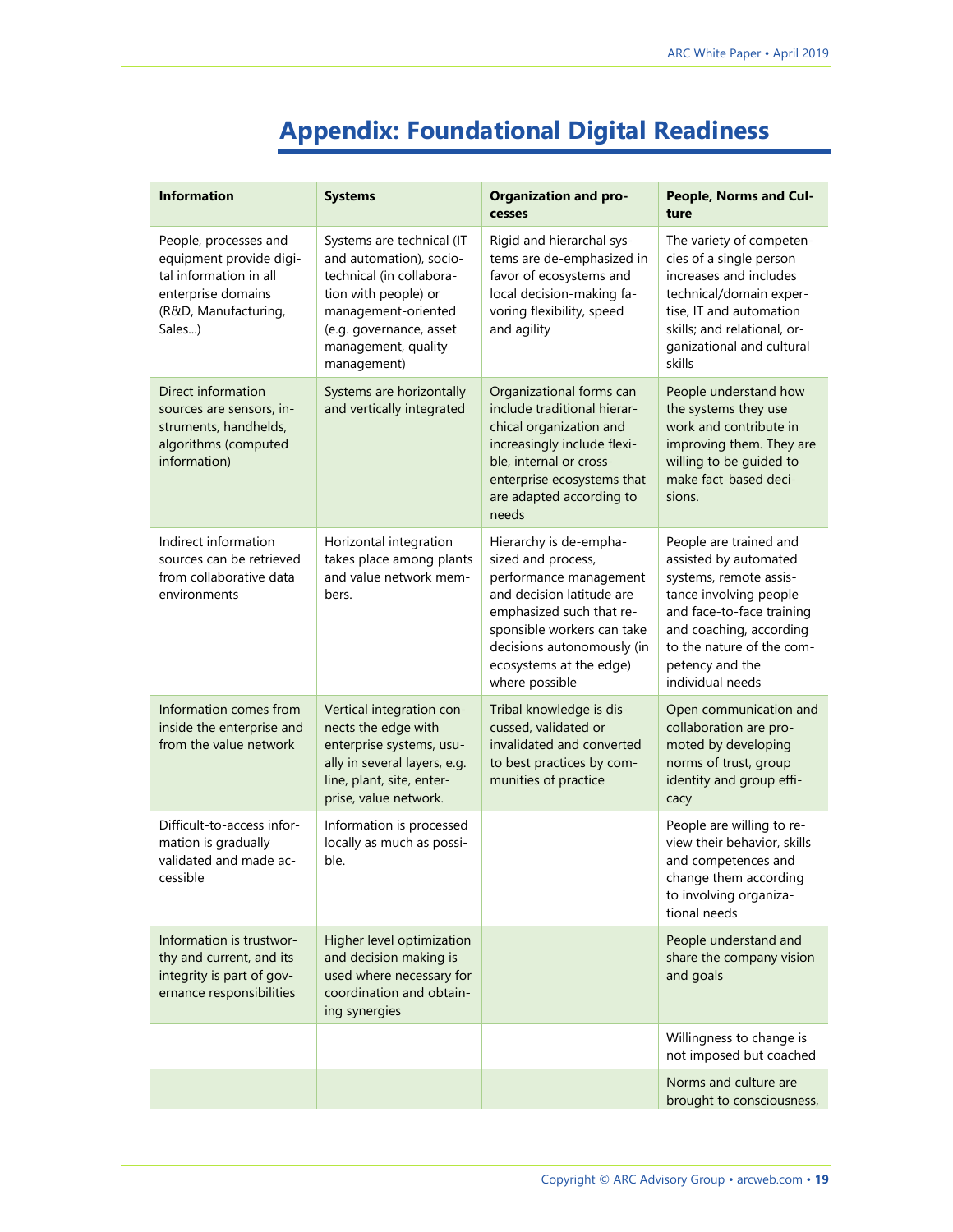and influenced through discussion and coaching

**Analyst:** Valentijn de Leeuw **Editor:** Sharada Prahladrao

#### **Acronym Reference:**

| ALM |  | Asset Lifecycle Management |
|-----|--|----------------------------|
|-----|--|----------------------------|

- **APM** Asset Performance Management
- **ERP** Enterprise Resource Planning
- **ET** Engineering Technology
- **IIoT** Industrial Internet of Things
- **IoT** Internet of Things
- **ISO** International Standards Organization
- **IT** Information Technology
- **MES** Manufacturing Execution System
- **OT** Operational Technology
- **PLM** Product Lifecycle Management

*Founded in 1986, ARC Advisory Group is the leading technology research and advisory firm for industry, infrastructure, and cities. ARC stands apart due to our in-depth coverage of information technologies (IT), operational technologies (OT), engineering technologies (ET), and associated business trends. Our analysts and consultants have the industry knowledge and first-hand experience to help our clients find the best answers to the complex business issues facing organizations today. We provide technology supplier clients with strategic market research and help end user clients develop appropriate adoption strategies and evaluate and select the best technology solutions for their needs.*

*All information in this report is proprietary to and copyrighted by ARC. No part of it may be reproduced without prior permission from ARC. This research has been sponsored in part by Bentley Systems. However, the opinions expressed by ARC in this paper are based on ARC's independent analysis.*

*You can take advantage of ARC's extensive ongoing research plus the experience of our staff members through our Advisory Services. ARC's Advisory Services are specifically designed for executives responsible for developing strategies and directions for their organizations. For membership information, please call, write to, or visit our website:*

*ARC Advisory Group, Three Allied Drive, Dedham, MA 02026 USA • 781-471-1000 • www.arcweb.com*